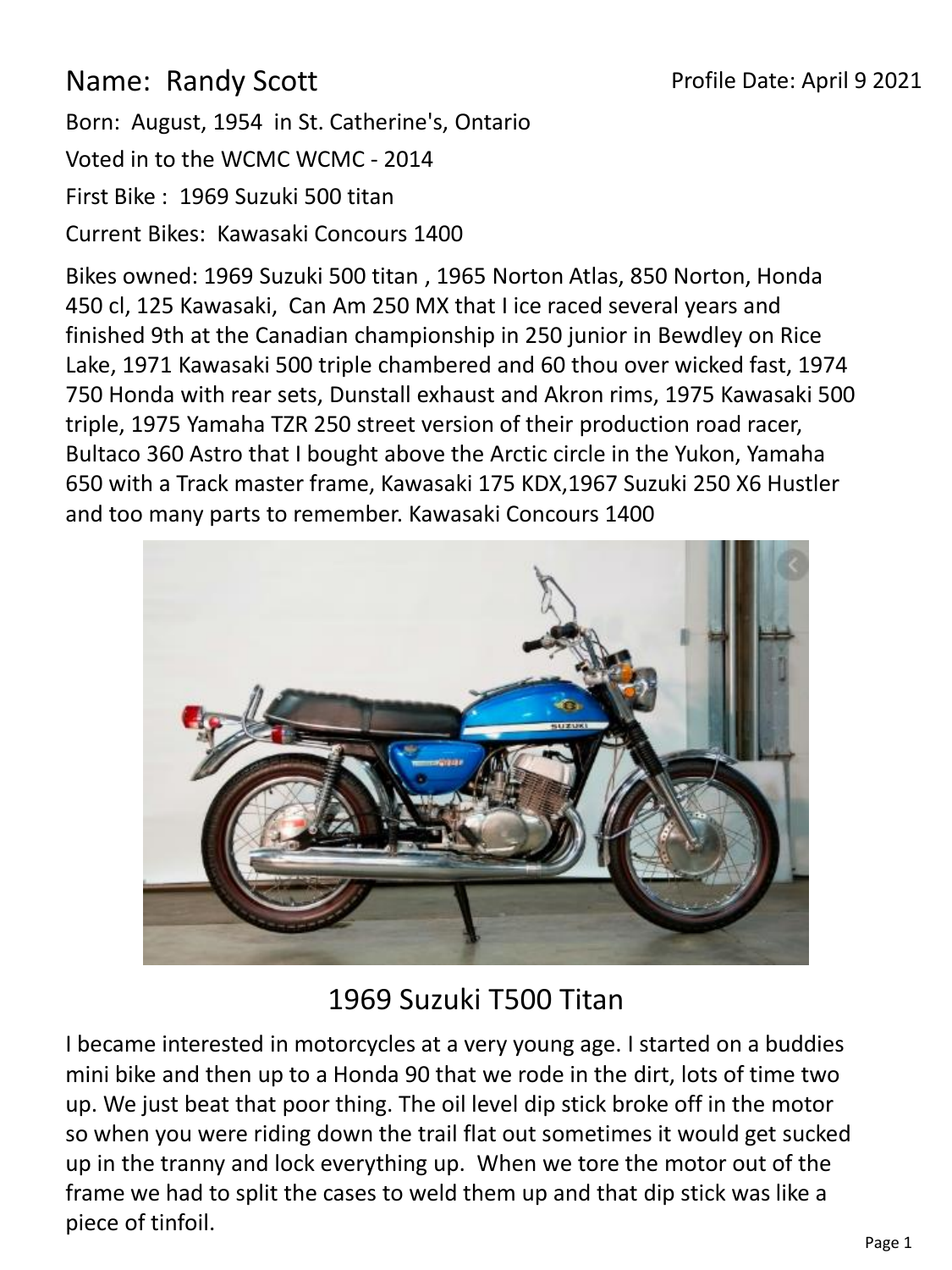The reason I joined the club was I had been coming out for decades for the racing both in summer and winter when the track used to be flooded for snow mobile races. It seemed to be a great bunch of like minded guys that I would like to hang out with and I haven't been disappointed yet.



Can Am MX 250 that I Ice Raced



Ice Racing